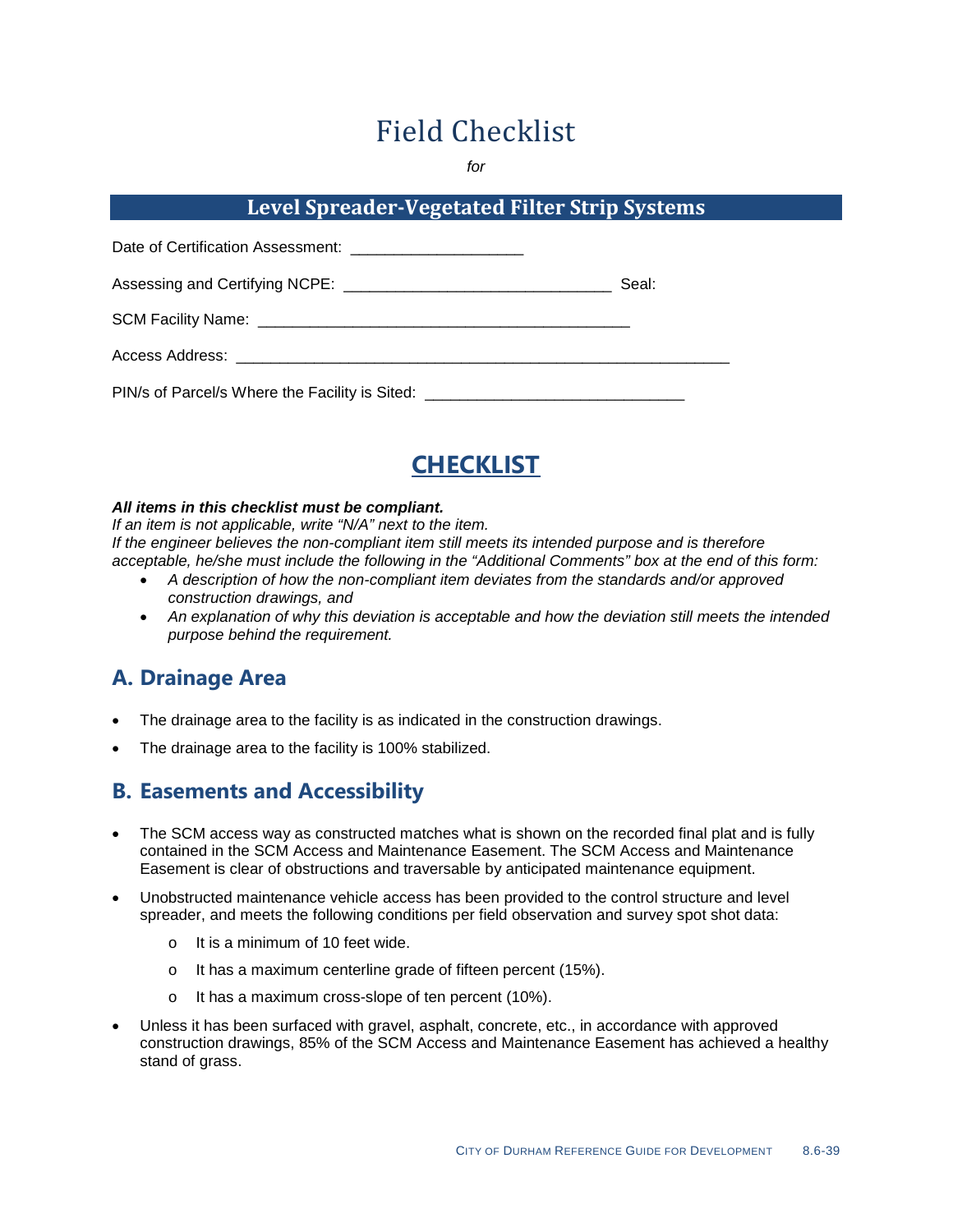# **C. Flow Splitter**

- The flow splitter (FS) structure is reinforced concrete.
- The FS diameter or opening dimensions is/are \_\_\_\_\_\_\_\_\_\_\_\_\_\_\_\_\_\_\_\_\_\_\_\_\_\_\_\_\_\_\_\_\_\_\_
- The FS appears to be sound.
- All orifices, ports, pipes, and weirs have been installed in accordance with the construction drawings.
- The FS is free of debris or obstructions.
- If a high-flow bypass has been provided, energy dissipation prior to entering the bypass channel has been installed in accordance with the approved construction drawings.

#### **D. Forebay**

- A forebay, with an armored spillway to the blind channel-linear wetland, has been installed in accordance with the construction drawings.
- All accumulated sediment and other debris in the forebay has been removed.

#### **E. Blind Swale**

- The size, shape, width, and depth of the blind swale are in accordance with the construction drawings.
- 85% of the wetland/wet meadow plantings proposed in blind swale are thriving.
- All accumulated sediment and other debris in the blind swale have been removed.

#### **F. Level Spreader Lip**

- The level spreader lip (LSL) is reinforced concrete unless specified otherwise in the approved construction drawings.
- The LSL is of the length approved in the construction drawings.
- The LSL structure/leveler plate is level, and there are no locations where concentrated flows are discharging across the crest of the structure.
- The ends of the LSL have been contoured, with appropriate reinforcement, into the existing topography, and flows are not exiting the blind swale around the ends of the LSL.
- A minimum 3-foot width of a 3-inch layer of washed #57 stone has been installed immediately downstream of the LSL, and the surface elevation of this stone layer is approximately 2 inches below the crest of the LSL.

# **G. Vegetated Filter Strip (VFS)**

- The length, width, gradient, cross-slope, and vegetation for each component of the VFS are in accordance with the construction drawings.
- Flow across the VFS is even, and sheet flow is sustained throughout the length of the VFS.
- For an engineered filter strip (EFS), the entire EFS was covered with a 6-inch layer of topsoil prior to the installation of sod.